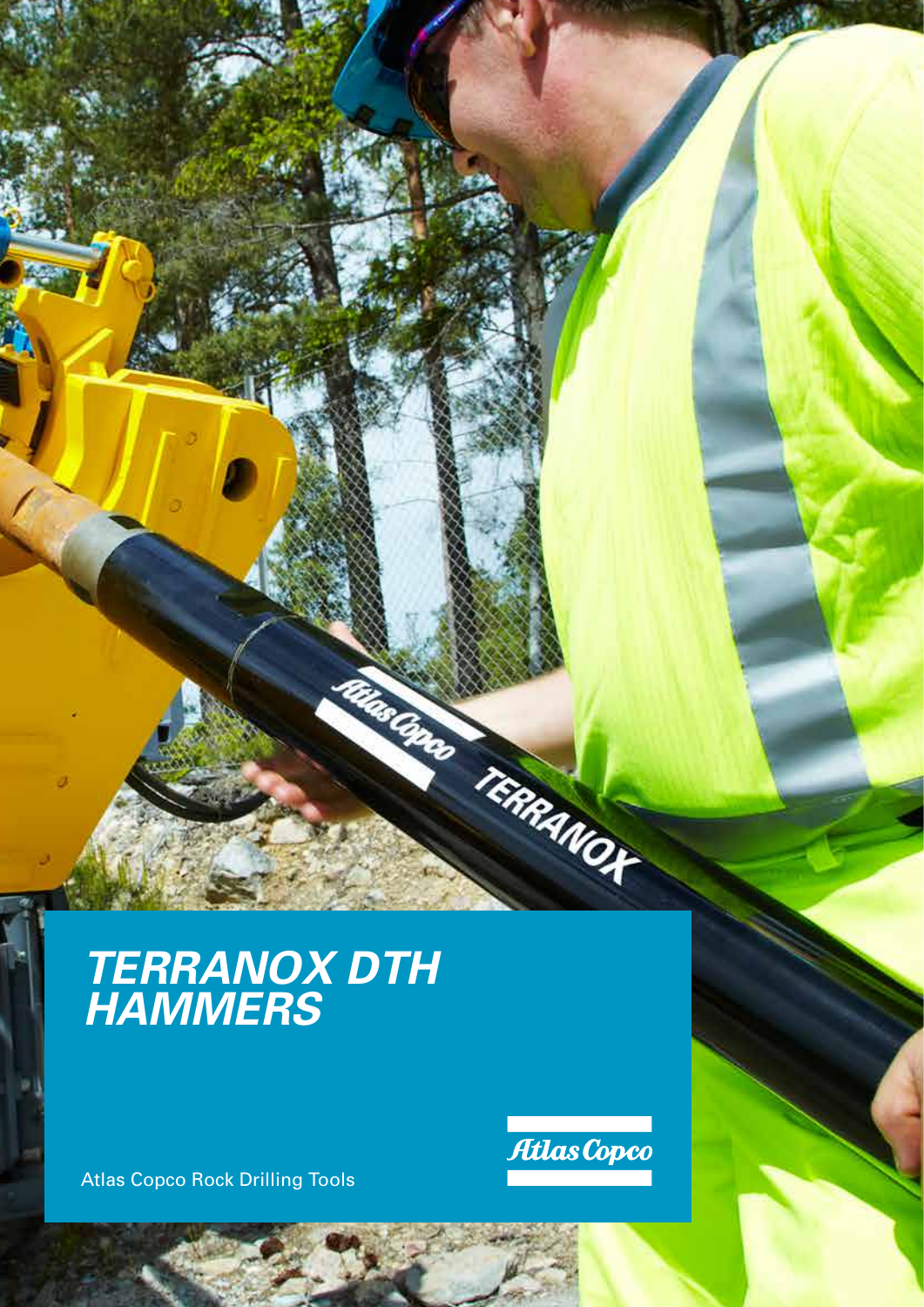# **Terranox**

# – DTH hammers for geotechnical applications

DTH drilling is gaining increased interest in geotechnical applications all around the world. With advantages such as improved hole straightness and reliable performance in challenging ground conditions, this method is turning into the number one choice for many construction companies and well drillers. Atlas Copco offers a wide range of geotechnical drilling equipment and by introducing the Terranox DTH hammer we create a package with full focus on your application and your demands.

#### **Challenges in urban development**

Atlas Copco offers a wide range of high performing drilling equipment designed for percussive drilling. In fact, we offer the most productive DTH hammers in the world. DTH drilling as a method is growing in popularity in both foundation works and in well and geothermal drilling. As the global redevelopment of urban areas continues, this trend comes with a challenge - accessing and drilling in populated areas without damaging the existing structures around the work site. It is obvious that our customers in geotechnical operations have very different demands on the equipment than those working with high production drilling in for example

quarrying. The demand for application tailored solutions is increasing.

### **Low pressure drilling**

In production drilling, especially in hard rock, the use of high pressure air is vital in order to flush the drill bit efficiently. In overburden ground conditions, air from DTH drilling might unconsolidate the ground, decreasing the capacity of existing foundations. Construction companies and well drillers are frequently operating in urban areas where existing foundations are sensitive to any kind of disturbance in their immediate surroundings. In geotechnical applications lower air pressure (in the range of 12-18 bar) is

therefore recommended. Focus is on reliable and safe operations along with minimal environmental impact.

### **With focus on your operations**

With your operations in mind, we are now proud to present Terranox - a range of DTH hammers dedicated to cost efficient and reliable geotechnical drilling. The Terranox DTH hammers are designed for optimum performance in low pressure operations.

# **Reliable, well proven technology**

The Terranox hammer is based on well proven technology and over 30 years of successful operations in the industry. When working in urban areas, drilling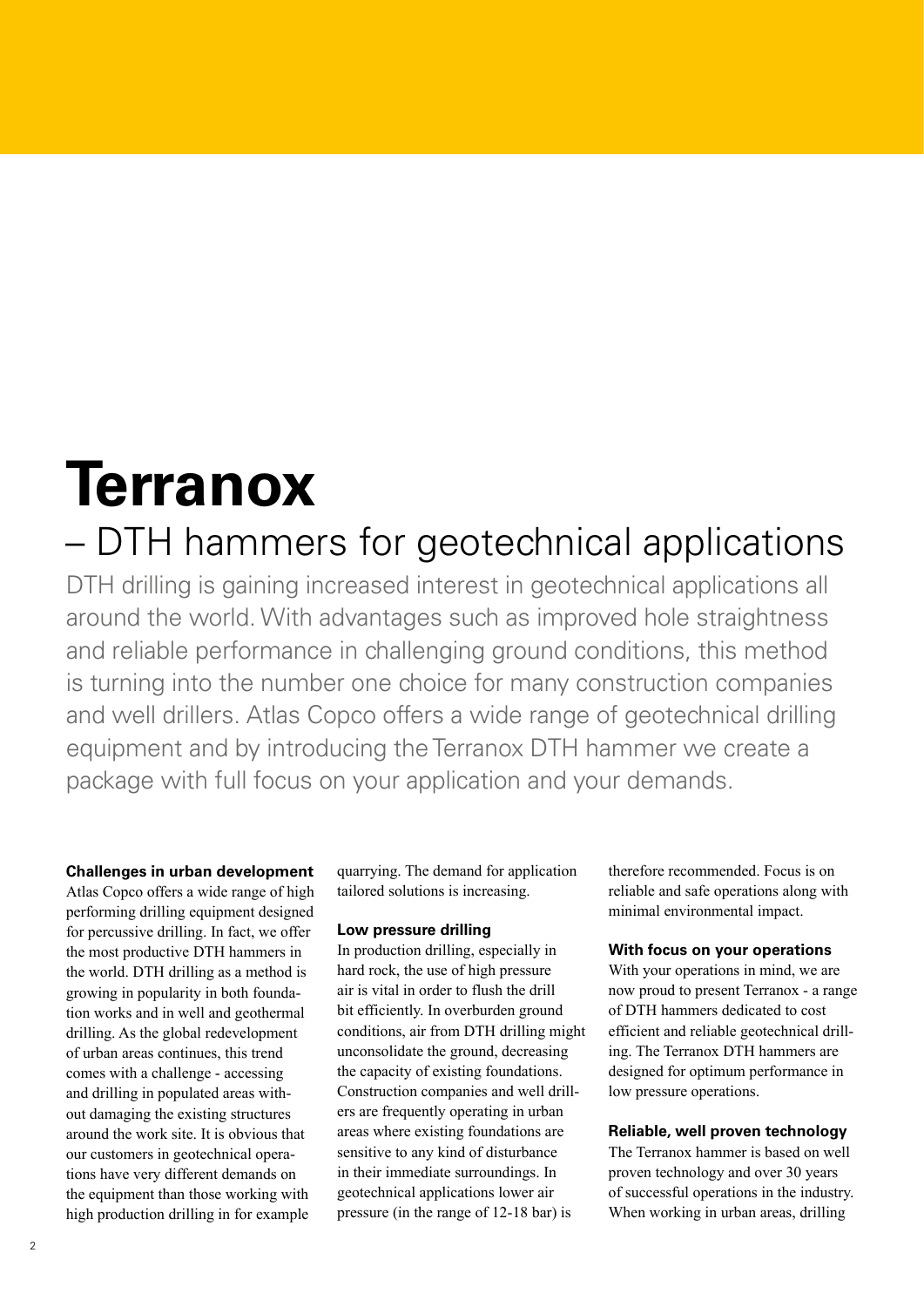

must usually be accomplished dur ing restricted drilling hours. Reducing down time is critical. Terranox ham mers are rugged, reliable and when damaged, easily repaired or replaced. Together with Atlas Copco's worldwide service network, assuring availability of parts, services and support, you can trust this cost efficient product to do the job for you.

# **A dedicated package**

The Terranox DTH hammers are very well suited for use together with our well proven casing advancement systems Symmetrix, Odex and Elemex, the Mustang drilling rigs and Unigrout grouting equipment, all committed to

reliable and safe geotechnical drilling. With Atlas Copco you get a unique in-house turnkey solution for your geo technical drilling operation.

TERRANOX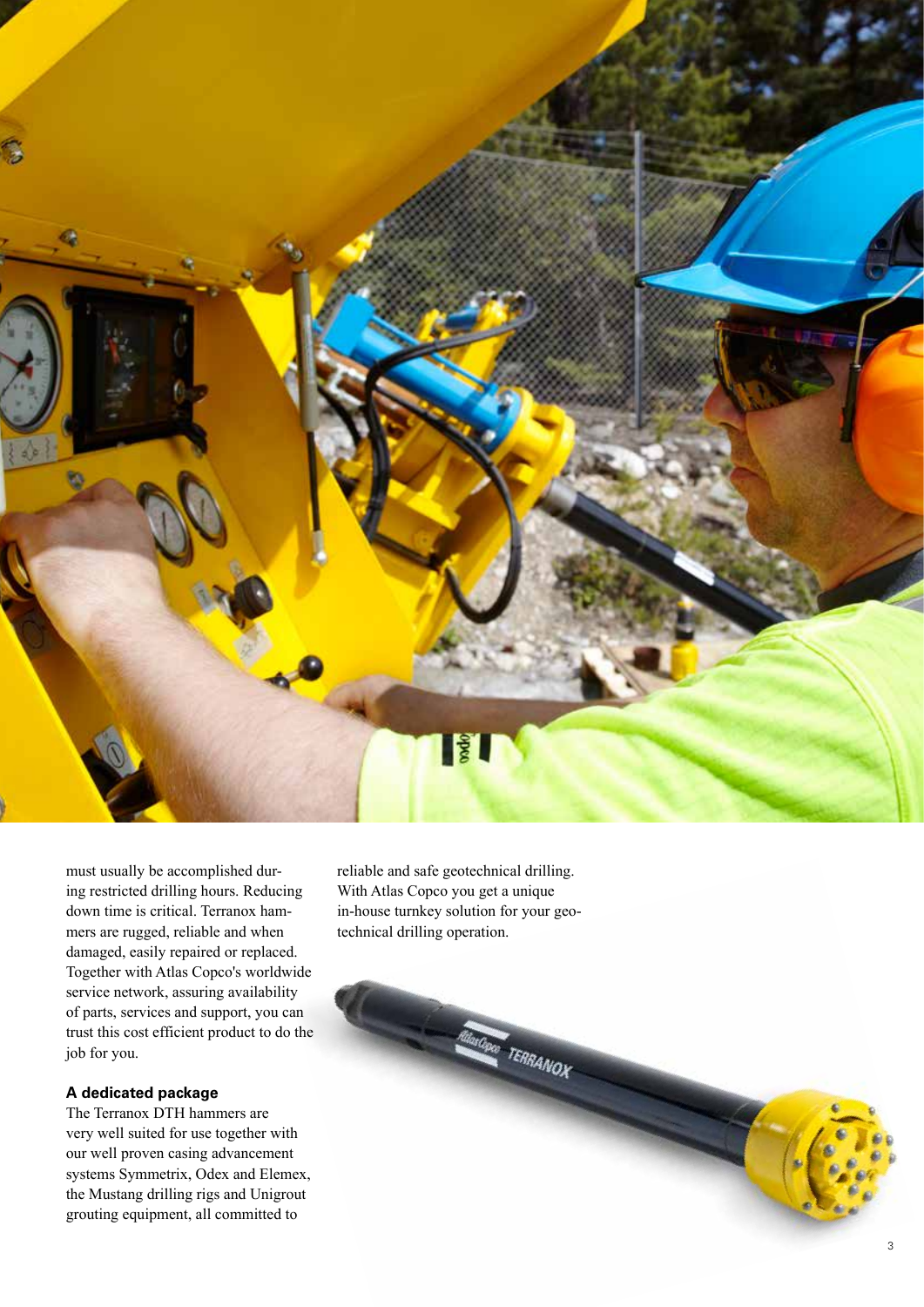

# **The Terranox product range**

The Terranox DTH hammer comes in five sizes. Choosing the right hammer is largely determined by hole size and type of ground conditions. Ideally, the size of the hammer should match the required hole dimension as closely as possible, leaving just enough space for cuttings to evacuate the hole.

| Terranox DTH hammers |                          |                  |      |                |                |                       |                               |             |                          |            |                    |
|----------------------|--------------------------|------------------|------|----------------|----------------|-----------------------|-------------------------------|-------------|--------------------------|------------|--------------------|
| <b>Description</b>   | <b>Thread connection</b> | Outside diameter |      | Rec. hole size |                | <b>Shank</b><br>style | <b>Length without</b><br>bit* |             | <b>Weight wihout bit</b> |            | <b>Part number</b> |
|                      |                          | $mm$             | inch | $mm$           | inch           |                       | mm                            | <i>inch</i> | kgs                      | <b>lbs</b> |                    |
| Terranox 3           | API 23/8 Reg PIN         | 79               | 31/8 | $88 - 105$     | $37/16 - 41/8$ | DHD                   | 902                           | 351/2       | 30                       | 66         | 8393 0826 35       |
| Terranox 4           | API 23/8 Reg BOX         | 92               | 35/8 | $105 - 127$    | $41/8 - 5$     | DHD                   | 1049                          | 41 5/16     | 39                       | 86         | 8393 0826 40       |
| Terranox 5           | API 3 1/2 Reg PIN        | 115              | 41/2 | $130 - 152$    | $51/8 - 6$     | DHD                   | 1166                          | 45 7/8      | 69                       | 152        | 8393 0826 50       |
| Terranox 6           | API 3 1/2 Reg PIN        | 137              | 53/8 | 152 - 216      | $6 - 81/2$     | DHD                   | 1255                          | 49 7/16     | 103                      | 227        | 8393 0826 60       |
| <b>Terranox 8</b>    | API 4 1/2 Reg PIN        | 181              | 71/8 | $200 - 270$    | 7 7/8 - 10 5/8 | <b>DHD</b>            | 1443                          | 56 13/16    | 177                      | 390        | 8393 0826 80       |

\* shoulder to shoulder

# **Service and tuning kits**

In abrasive drilling conditions, partly external components of the DTH hammers are subject for excessive flush blasting and is wearing out before the internal parts reaches their fatigue limits. Wear often appears on the chuck itself or on the cylinder at the chuck-end. For this reason many of the Terranox hammers are designed with reversible cylinders. With help of defined **service kits** the hammers can be rebuilt and most internal parts re-used for another run. Use of service kits, extends the total hammer life and substantially reduces the total drilling cost, as the cost for service kits is only approximately 10% of a new hammer

| <b>Terranox service and tuning kits</b> |                    |                    |                   |  |  |
|-----------------------------------------|--------------------|--------------------|-------------------|--|--|
|                                         | <b>Part number</b> |                    |                   |  |  |
|                                         | <b>Hammer</b>      | <b>Service kit</b> | <b>Tuning kit</b> |  |  |
| Terranox 3                              | 8393 0826 35       | 8393 0827 23       | 8393 0827 28      |  |  |
| Terranox 4                              | 8393 0826 40       | 8393 0827 24       | 8393 0827 29      |  |  |
| Terranox 5                              | 8393 0826 50       | 8393 0827 25       | 8393 0827 30      |  |  |
| Terranox 6                              | 8393 0826 60       | 8393 0827 26       | 8393 0827 31      |  |  |
| Terranox 8                              | 8393 0826 80       | 8393 0827 27       | 8393 0827 32      |  |  |

Terranox hammers are, for optimized drilling performance and hole cleaning, fitted with choke plugs to enable a ultimate tuning of the hammer for each occasion and use. Replacement choke plugs are included in the Terranox **tuning kits**.

For easy logistics defined kits containing the vital parts are available for each hammer as to below table.

| A rule of thumb for use of service kits |                    |                                                                                                          |  |  |  |
|-----------------------------------------|--------------------|----------------------------------------------------------------------------------------------------------|--|--|--|
| <b>Rock formation</b>                   | <b>Hammer</b> life | <b>Action</b>                                                                                            |  |  |  |
| Highly abrasive                         | $< 5000 \text{ m}$ | Use service kit to rebuild the<br>hammer 1-2 times                                                       |  |  |  |
| Medium abrasive                         | $5000 - 10000$ m   | Consider service kit to rebuild the<br>hammer 1 time                                                     |  |  |  |
| None abrasive                           | $>10000$ m         | Rebuilding not recommended,<br>risk that internal parts might fail<br>before the service kit is worn out |  |  |  |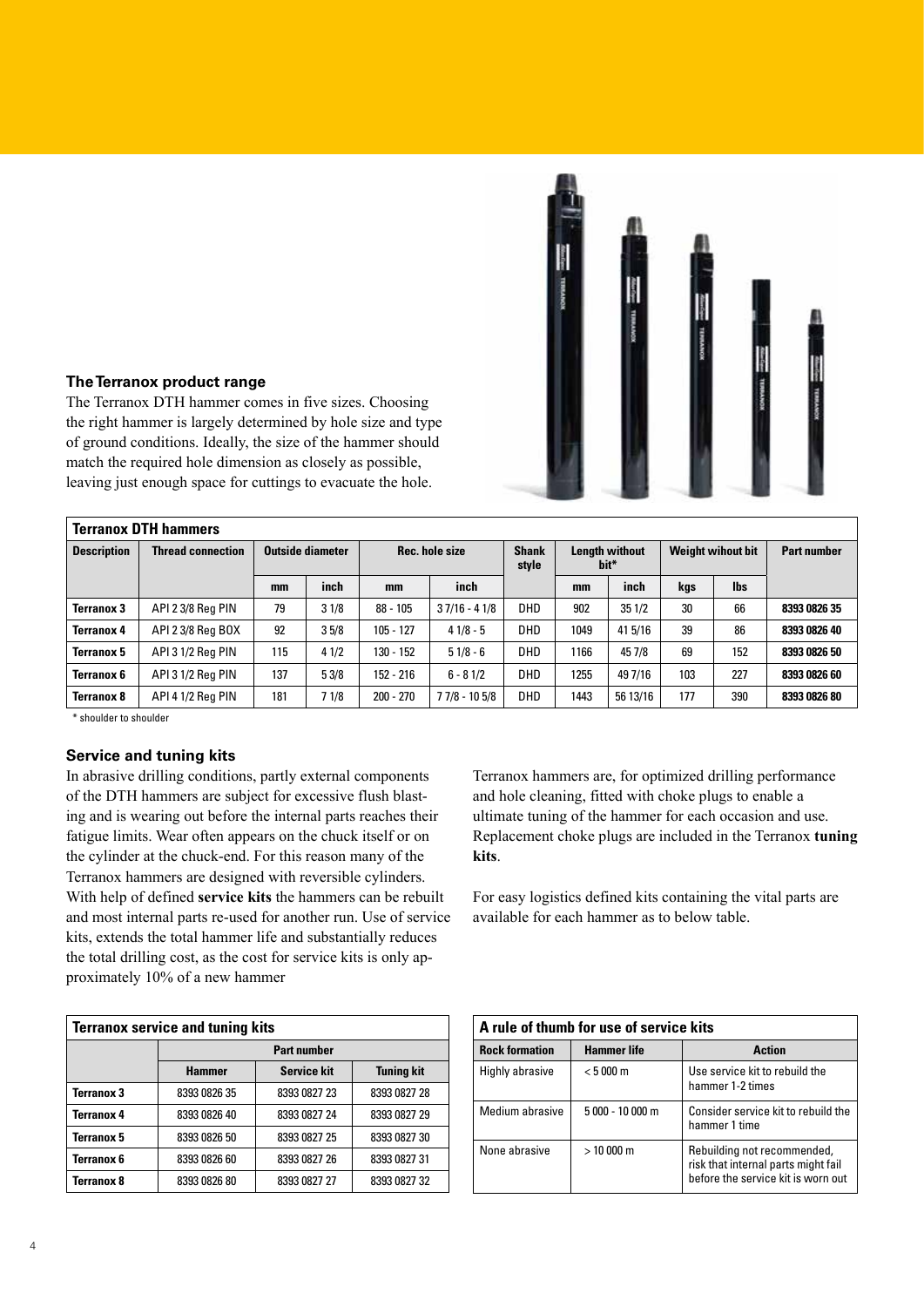

# **Matching hammer and casing diameter**

For proper selection of Terranox hammer to match casing diameter, please use cross reference table below. Casing size and drilling conditions will be decisive factors when selecting casing advancement system.

| <b>Hammer description</b> | <b>Casing diameter range</b> |                |  |  |
|---------------------------|------------------------------|----------------|--|--|
|                           | mm                           | inch           |  |  |
| Terranox 3                | 114.3                        | 41/2           |  |  |
| <b>Terranox 4</b>         | 139.7 - 152.4                | $51/2 - 6$     |  |  |
| Terranox 5                | 168.3 - 177.8                | $65/8 - 7$     |  |  |
| Terranox 6                | 193.7 - 244.5                | $75/8 - 95/8$  |  |  |
| Terranox 8                | 244.5 - 323.9                | $95/8 - 123/4$ |  |  |

# **Selecting compressor capacity**

The Terranox hammer range is designed for a maximum working pressure of 25 bar. In overburden drilling applications the air pressure is normally recommended to be kept in the range of 12-14 bars. However, for proper hammer performance throughout the entire drilling operation, the compressor model should be selected to match the corresponding maximum hammer air consumption, shown below.

# **Drill rig requirements**

For proper hammer performance, the geotechnical drilling rig should be equipped with a rotation unit providing minimum torque as per the table shown below.

| <b>Hammer description</b> | <b>Minimum torque</b> |         |  |  |
|---------------------------|-----------------------|---------|--|--|
|                           | <b>Nm</b>             | lb ft   |  |  |
| Terranox 3                | 600                   | 440     |  |  |
| <b>Terranox 4</b>         | 1 500                 | 1020    |  |  |
| Terranox 5                | 2000                  | 1480    |  |  |
| Terranox 6                | 3 0 0 0               | 2 2 1 0 |  |  |
| Terranox 8                | 8000                  | 5900    |  |  |

| <b>Hammer description</b> | Air consumption (at 24.1 bar) |       |  |  |
|---------------------------|-------------------------------|-------|--|--|
|                           | l/s                           | scfm  |  |  |
| <b>Terranox 3</b>         | 239                           | 506   |  |  |
| <b>Terranox 4</b>         | 292                           | 618   |  |  |
| <b>Terranox 5</b>         | 358                           | 760   |  |  |
| Terranox 6                | 459                           | 973   |  |  |
| Terranox 8                | 725                           | 1 538 |  |  |

Above specifications/ratings are based on initial factory setting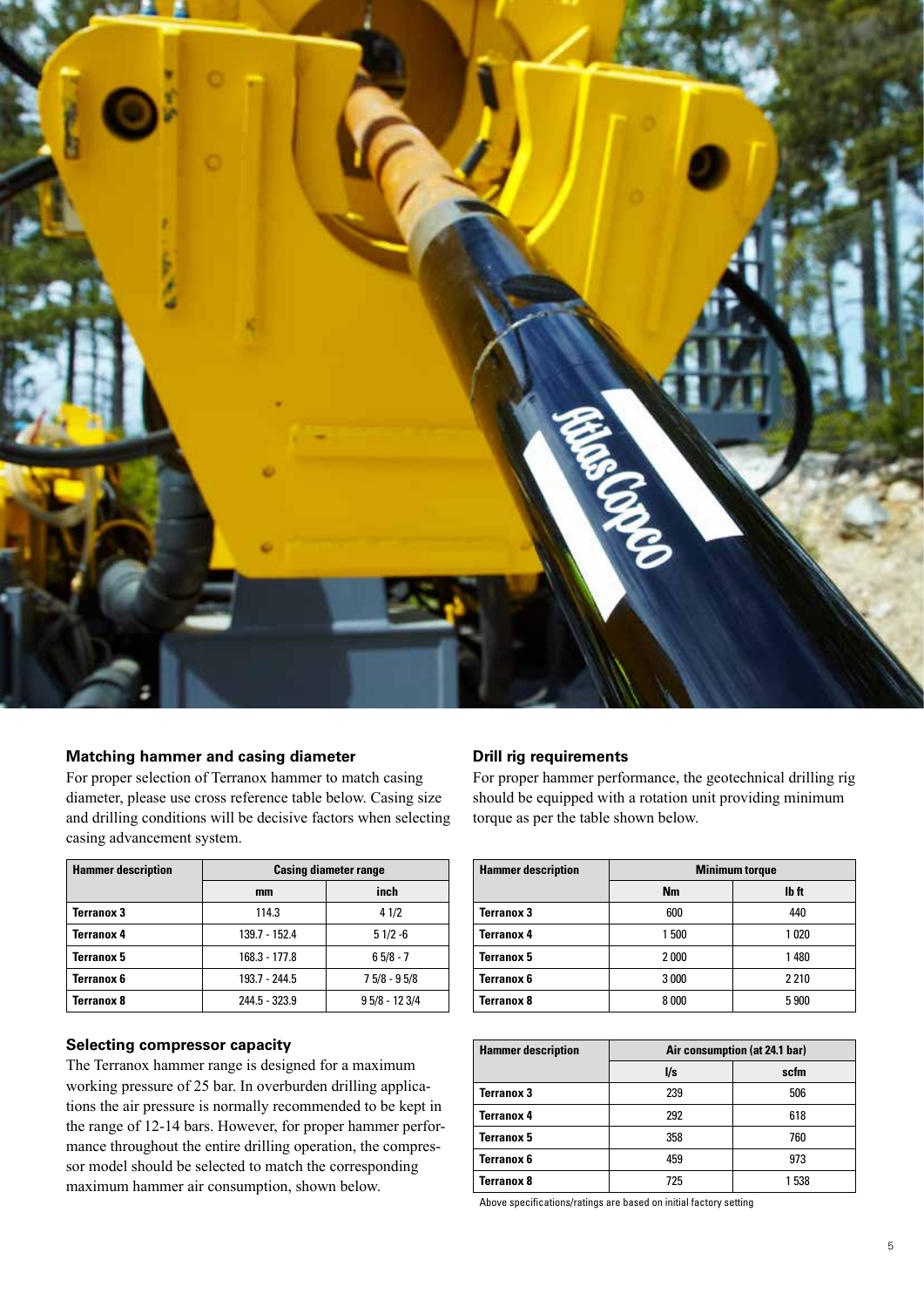# **A complete package from Atlas Copco**

## **Casing advancement systems**

Atlas Copco offers three casing advancement systems: Symmetrix, Elemex and Odex. With these systems a casing pipe is installed simultaneously as the hole is drilled. The casing prevents the hole from collapsing. Using the Atlas Copco casing advancement systems is particularly advantageous for foundation works or well drilling in urban areas. The systems offer high productivity even if the ground contains boulders, concrete blocks or old foundations which are hard to penetrate and they can easily drill a rock socket into the bedrock if







required. When used for micropiling, cased piles can accommodate large load concentrations also from lateral forces.

The drilling principle is based on a pilot bit and a reamer bit, which together drill a hole larger than the external diameter of the steel casing. This enables the casing pipe to follow the drill bits down the hole. Odex has an eccentric reamer bit while Symmetrix and Elemex feature a concentric reamer called ring bit.

# **Symmetrix**

The concentric drill bit design gives Symmetrix plenty of benefits: incomparable hole straightness, deep drilling capability and incredible quick pile setting. Symmetrix is ideal tool for all kind of ground conditions and superior when there are big obstacles in the ground or sloping bedrock exists. For well drilling, the Symmetrix range offers drill-through systems. When the surface portion is cased and sealed in the overburden layer, the pilot bit can drill further into the bedrock without having to change drilling equipment. Symmetrix is also capable for all types of micropiling work whether there is an end-bearing or friction pile to be drilled.

# **Elemex**

The Elemex system design is based on the Symmetrix concentric system but is especially designed for DTH drilling in urban areas or sensitive ground. The unique concept behind the Elemex design is built on redirection of the air flow. Once the air reaches the bit face, it is blown against the extended ring bit walls which redirects the flow across the face. This way, the air pressure is decreased just enough to allow an efficient flushing of the bit face without escaping to the surrounding ground. Elemex is gentle on the surrounding but tough on the boulders that might come in its way.

## **Odex**

The eccentric, retrievable Odex system is ideal for short holes up to 273 mm (10 3/4") in diameter. Well drillers often have an Odex drill bit at hand for simultaneous casing of water and geothermal wells. Odex offers quick and cost efficient drilling. When a casing has been installed, the complete drill bit is retrieved – ready to drill the next hole. Odex system was originally developed, in the late 1960's, as a reliable method for micropiling with steel core piles, as is today still very popular when drilling in basic ground conditions.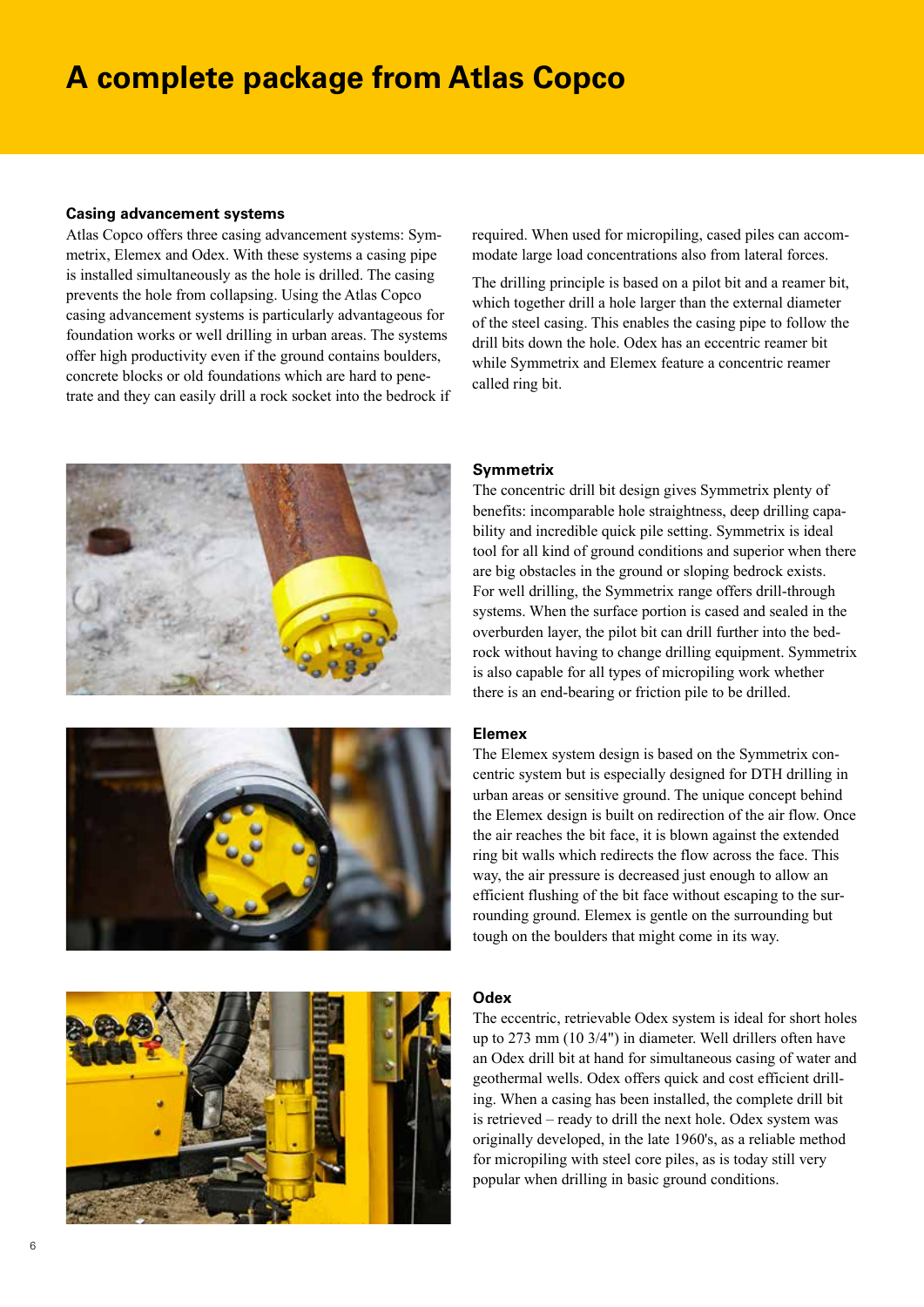

# **Mustang geotechnical drilling rigs**

The Mustang geotechnical drilling rigs from Atlas Copco offer a flexible concept for drilling, well suited for most drilling methods on the market, DTH drilling being one of them. The Mustang range is based on four families - the Mustang 4, 5, 9 and 13. Each family has been designed for a range of uses and environments, based on many years of experience. We use standard modular components - feeds, rotary heads, boom systems and basic frames - all which can be combined on a large variety of carriers.

In low access areas and confined spaces, the flexible and compact Mustang rigs offer high performing solutions. Thanks to its modular design, the Mustang rig does not only handle micropiling, slope stabilization and well drilling it can be your partner of choice in basically all geotechnical drilling operations. This flexibility of use provides a unique possibility to optimize your operations and keep the life time costs low.



## **Unigrout grouting platforms**

The Atlas Copco Unigrout range offers a range of grout systems designed to seal, strengthen or consolidate formations and structures by preparing and injecting grout. The platforms are operated by fully hydraulic power units, with electric or diesel drive.

For urban applications, the Unigrout range provides a set of very compact, high performance, grouting units which are safe to operate, highly reliable and easy to clean and service.

In micropiling operations, controlling the grouting parameters is a must. For a full monitoring of the grouting treatment, the Logac electronic grout recorder, can be added on the original design or at a later stage.



#### **Secoroc drill bits**

In geotechnical applications, and in combination with Atlas Copco's casing advancement systems, the Secoroc drill bits are especially suitable for continuous drilling in homogeneous formations. Atlas Copco Secoroc offers a wide selection of bit head designs suitable for different rock formations.



#### **Atlas Copco compressors**

Atlas Copco is the leading manufacturer of portable compressed air machines in the world. Used in a wide variety of industries, Atlas Copco has developed a set of machines that successfully walk the line between size, output and capacity.